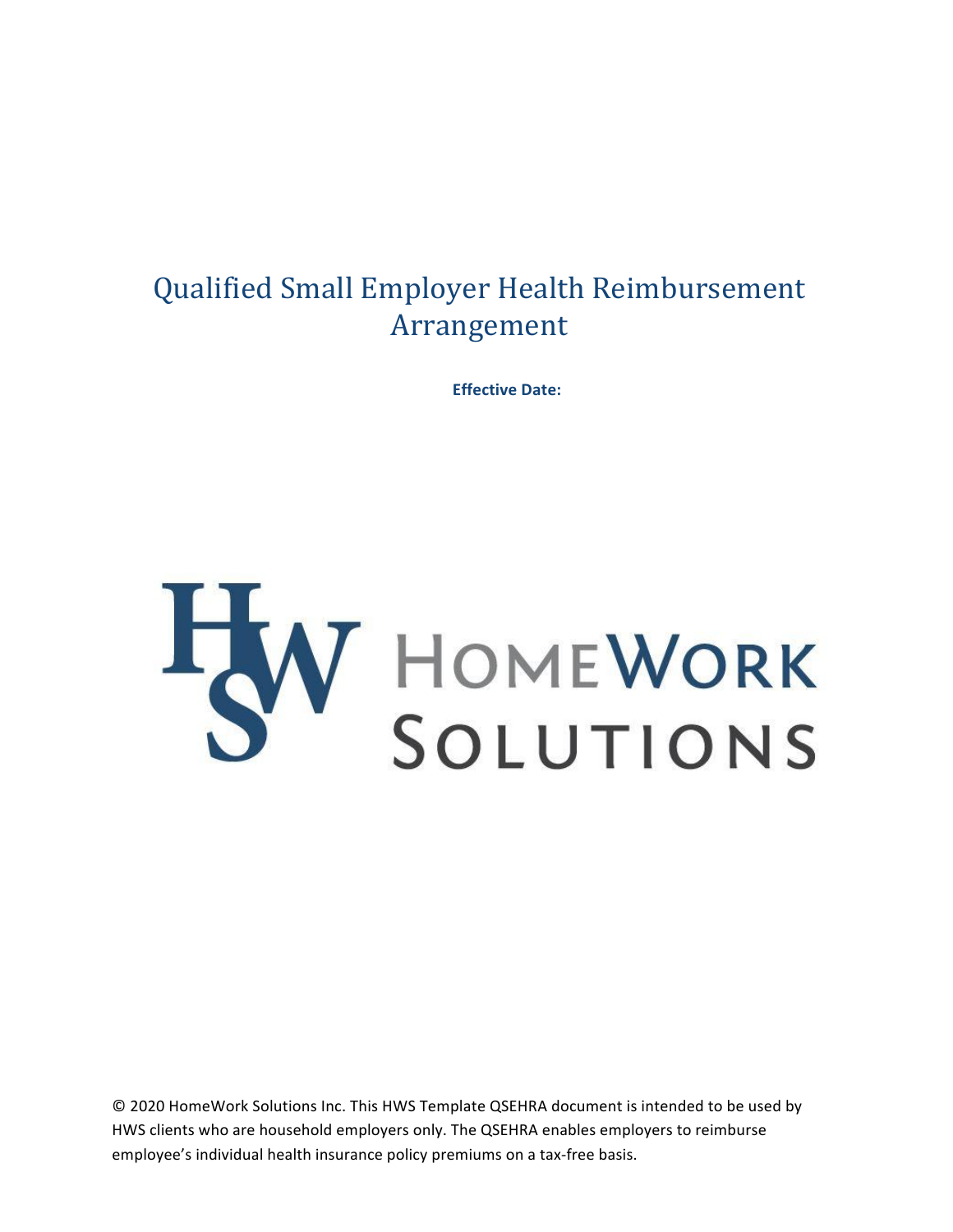## **Employer / Plan Administrator**

| Employer Name:<br>Address: |  |
|----------------------------|--|
| Phone Number:              |  |

Federal Employer Identification Number:

The employer named above will serve as Plan Administrator. The Plan Administrator has the authority to: 

- Interpret the Plan for eligibility and benefits determinations,
- Determine Plan eligibility for individuals,
- And Terminate or Amend the Plan.

**Plan Year: Contract Plan Year: Contract Plan Year: Contract Plan Year: Contract Plan Year: Contract Plan Year: Contract Plan Year: Contract Plan Year: Contract Plan Year: Contract Plan Year: Contract P** 

#### **Waiting Period:**

(Not to exceed 90 days from start of employment.)

#### **Maximum Benefit:**

This is the maximum amount of benefits that will be paid out during the course of the Plan Year. Employees enrolled in the Plan will be eligible to receive reimbursements from the Employer Health Care Expenses in a Plan Year or the remaining Plan Year in which they are enrolled.

| Employee Only: | (Not to exceed Federal limits of \$5,300)                       |
|----------------|-----------------------------------------------------------------|
|                | annually or \$441.67 monthly for employees not enrolled for the |
|                | full Plan Year.)                                                |
| Family:        | (Not to exceed Federal limits of \$10,600)                      |
|                | annually or \$883.33 monthly for employees not enrolled for the |
|                | full Plan Year.)                                                |

#### **Carry Over:**

 $\zeta$ 

 NO CARRY OVER OF UNUSED BENEFITS BETWEEN PLAN YEARS 

This is the maximum amount of unused benefits that can be carried over from one Plan Year to the next Plan Year. Cash Outs are not permissible.

(May not exceed the Annual Maximum Benefit as defined by the Cures Act. Carry over benefits are not required under the CURES Act.)

© 2020 HomeWork Solutions Inc. This HWS Template QSEHRA document is intended to be used by HWS clients who are household employers only. The QSEHRA enables employers to reimburse employee's individual health insurance policy premiums on a tax-free basis.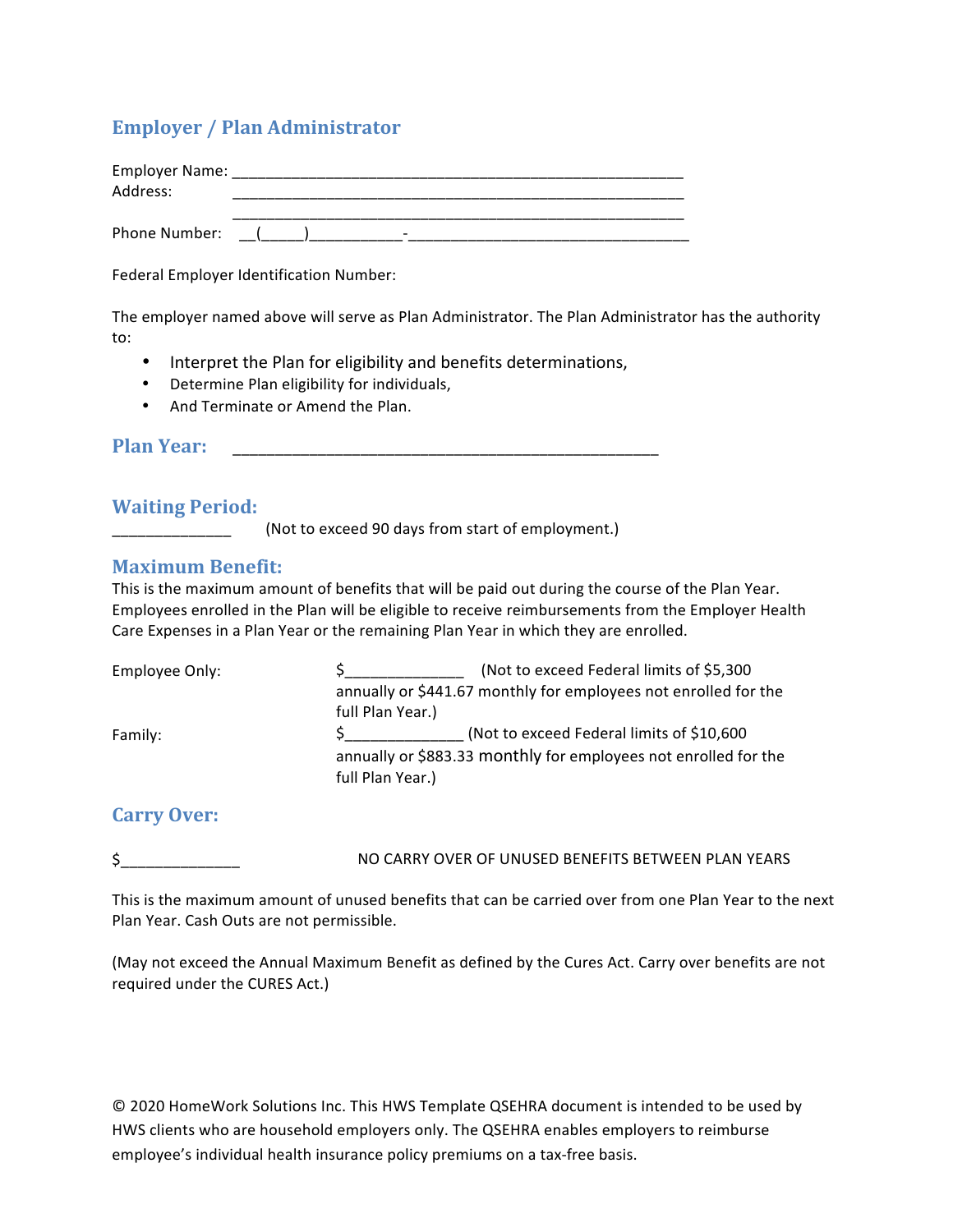## **Health Care Expense:**

Health Care Expense means any amount paid by a Participant, covered Dependent and/or Spouse that is an expense for individual health insurance policy premiums reimbursable under  $\S213(d)$  of the Internal Revenue Code, excluding expenses reimbursed by any other health plan.

Individual health insurance policies must offer minimum essential coverage as defined by the Affordable Care Act to be eligible for Plan reimbursement. Health care sharing plans cannot be reimbursed under a QSEHRA Plan. 

Should the employee fail to maintain coverage that constitutes minimum essential coverage, the employee may be subject to penalties under the individual mandate provisions of the ACA, and the QSEHRA reimbursements might be included in the employee's gross income.

#### **HRA** Account:

The HRA account established for each individual Eligible Employee is fully funded by the Employer, and any amounts remaining at the end of the plan year in excess of the Carry Over defined above are forfeited. Any remaining funds at time of termination are forfeited.

## **Eligibility and Enrollment:**

Eligible Employee: An Eligible Employee will automatically become a participant in this Plan upon completion of the Waiting Period as defined above and submission of an enrollment form.

Eligible employee is actively employed on the date before the effective date, as well as any newly hired or rehired active full time employee. Part time employees, temporary employees, and employees under the age of 25 who are included on a parent's plan are not eligible to participate in the Plan.

Enrollment: An Eligible Employee must complete an enrollment form to participate in the Plan. Coverage will begin no more than thirty (30) days after the completed enrollment form is received by the employer. 

### **Termination:**

An Eligible Employee's participation in the plan shall terminate as of the earliest of:

- The date the employee ceases to be employed by the employer;
- The date of Plan termination.

Coverage following Termination of Employment: The terminated employee has a period of thirty (30) days following termination of employment for any reason to submit eligible expenses incurred prior to employment termination for reimbursement by the Plan subject to the employee's HRA balance.

© 2020 HomeWork Solutions Inc. This HWS Template QSEHRA document is intended to be used by HWS clients who are household employers only. The QSEHRA enables employers to reimburse employee's individual health insurance policy premiums on a tax-free basis.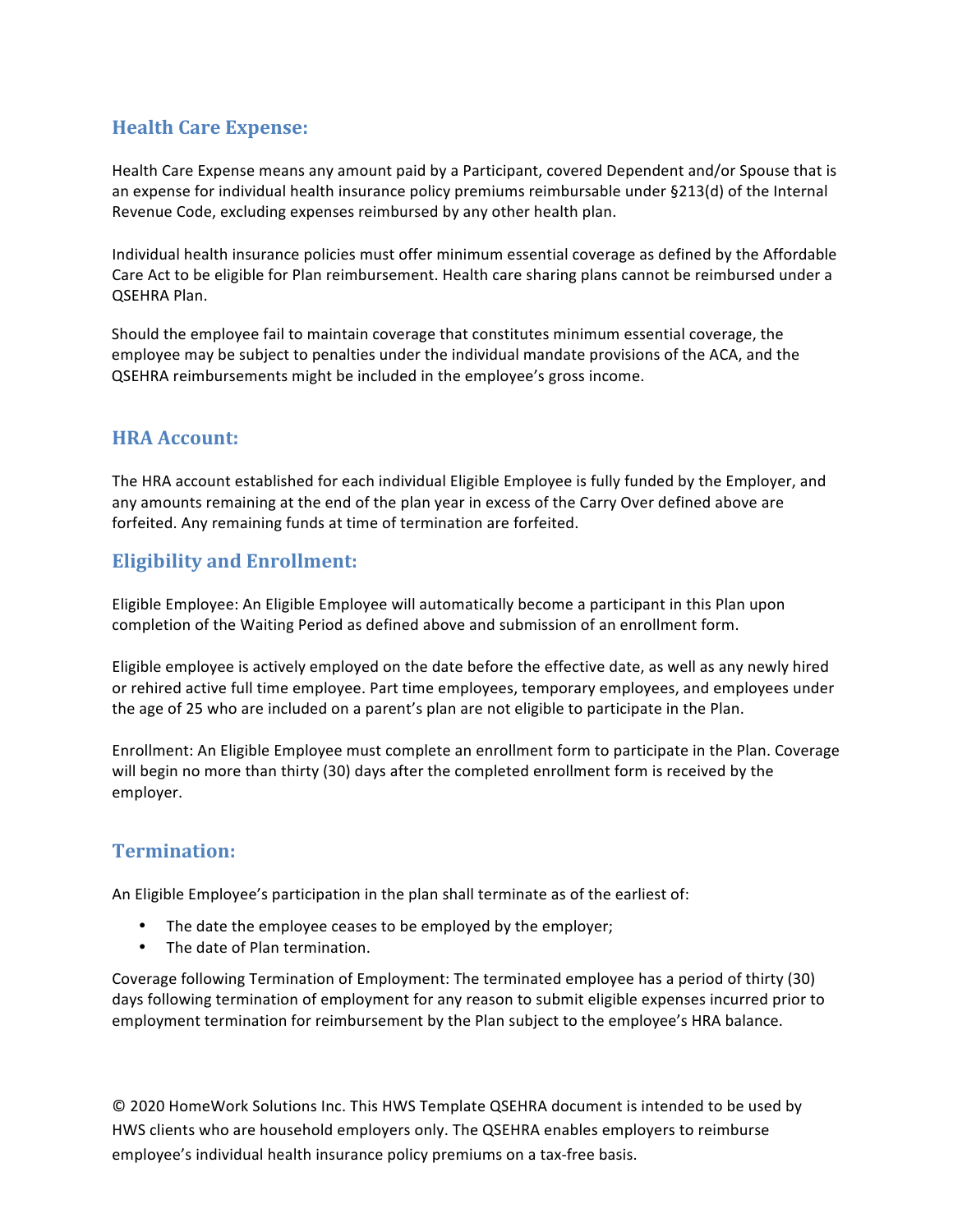## **Plan Records:**

The employer/Plan Administrator is required under the CURES Act to maintain records to document proper Plan Administration.

The Plan participant is required to furnish the employer/Plan Administrator with the data the Administrator reasonably requests to ensure the proper administration of the Plan, with documentation of items such as proof of relationship as needed.

### **Expense Reimbursement**

The following must be observed for eligible reimbursement of Health Care Expenses:

- Participant must submit a completed REIMBURSEMENT REQUEST FORM no later than thirty (30) days after the close of the Plan year -OR- no later than thirty (30) days after the termination of employment.
- The REIMBURSEMENT REQUEST FORM must include the following:
	- $\circ$  Name and address of the participating employee;
	- $\circ$  Name of the person who incurred the expense (employee, spouse, or eligible dependent);
	- $\circ$  The name and address of the health care provider or organization to whom the health care expense was paid or is to be paid and the amount of the payment;
	- $\circ$  Type of eligible expense;
	- o Copy of receipt or bill.

© 2020 HomeWork Solutions Inc. This HWS Template QSEHRA document is intended to be used by HWS clients who are household employers only. The QSEHRA enables employers to reimburse employee's individual health insurance policy premiums on a tax-free basis.